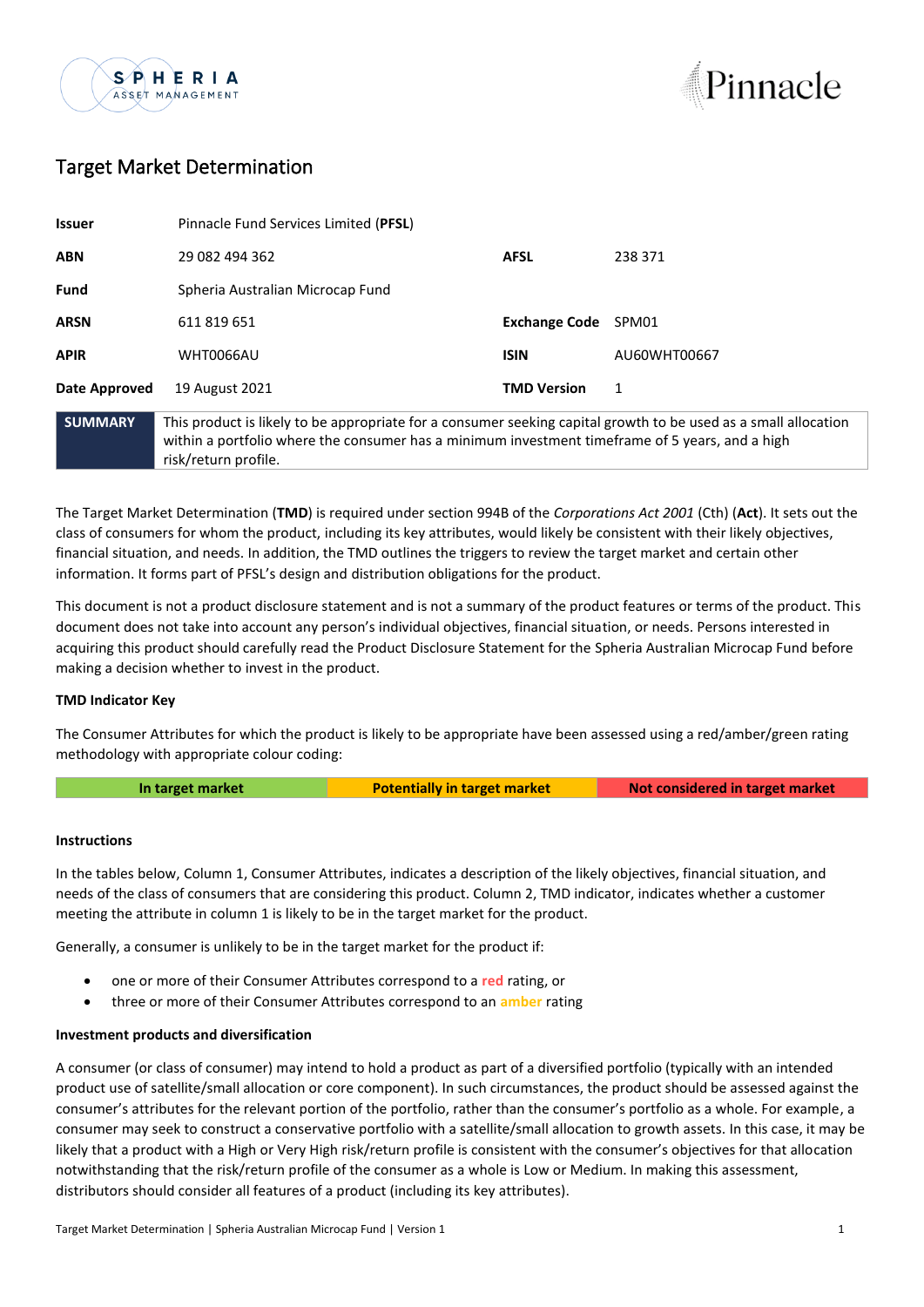



| <b>CONSUMER ATTRIBUTES</b>                                | <b>TMD INDICATOR</b>                                     | <b>PRODUCT DESCRIPTION (INCLUDING KEY ATTRIBUTES)</b>                                                         |  |
|-----------------------------------------------------------|----------------------------------------------------------|---------------------------------------------------------------------------------------------------------------|--|
| <b>Consumer's investment objective</b>                    |                                                          |                                                                                                               |  |
| Capital Growth                                            | The Fund aims to outperform the S&P/ASX Small Ordinaries |                                                                                                               |  |
| <b>Capital Preservation</b>                               |                                                          | Accumulation Index over the medium to long term.                                                              |  |
| <b>Capital Guaranteed</b>                                 |                                                          |                                                                                                               |  |
| Regular Income                                            |                                                          |                                                                                                               |  |
| <b>Consumer's intended product use</b>                    |                                                          |                                                                                                               |  |
| Solution / Standalone (75-100%)                           |                                                          | The Fund is comprised of 80-100% Australian and New                                                           |  |
| Core component (25-75%)                                   |                                                          | Zealand equities and 0-20% cash and cash equivalents. The                                                     |  |
| Satellite / small allocation (0-25%)                      |                                                          | portfolio diversification of the Fund is Low.                                                                 |  |
| <b>Consumer's investment timeframe</b>                    |                                                          |                                                                                                               |  |
| Short ( $\leq$ 2 years)                                   |                                                          | The minimum suggested timeframe for holding the product is                                                    |  |
| Medium $(> 2$ years)                                      |                                                          | 5 years.                                                                                                      |  |
| Long $(> 8$ years)                                        |                                                          |                                                                                                               |  |
| Consumer's risk (ability to bear loss) and return profile |                                                          |                                                                                                               |  |
| Very high                                                 |                                                          | The Fund's risk band is 6 (high). The Fund's benchmark is the                                                 |  |
| High                                                      |                                                          | S&P/ASX Small Ordinaries Accumulation Index.                                                                  |  |
| Medium                                                    |                                                          |                                                                                                               |  |
| Low                                                       |                                                          |                                                                                                               |  |
| Minimum timeframe to request withdrawals                  |                                                          |                                                                                                               |  |
| Daily                                                     |                                                          | Withdrawal requests can be made daily, and must be                                                            |  |
| Weekly                                                    |                                                          | received, verified and accepted by the Fund's unit registry<br>prior to 12pm (Sydney time) on a Business Day. |  |
| Monthly                                                   |                                                          |                                                                                                               |  |
| Quarterly                                                 |                                                          |                                                                                                               |  |
| Annually or longer                                        |                                                          |                                                                                                               |  |

#### **APPROPRIATENESS**

PFSL has assessed the product and formed the view that the product, including its key attributes, is likely to be consistent with the likely objectives, financial situation and needs of consumers in the target market as described above, as the features of this product in Column 3 of the table above are likely to be suitable for consumers with the attributes identified with a green TMD Indicator in Column 2.

Note: This section is required under RG 274.64–66

| <b>DISTRIBUTION CONDITIONS</b>                                                                                            |
|---------------------------------------------------------------------------------------------------------------------------|
| <b>Distribution channel</b>                                                                                               |
| There are no distribution conditions.                                                                                     |
| <b>Review triggers</b>                                                                                                    |
| Material change to the product description including key attributes                                                       |
| Material deviation from benchmark / objective over sustained period                                                       |
| Product has not performed as disclosed by a material degree and for a material period                                     |
| Determination by the issuer of an ASIC reportable 'significant dealing'                                                   |
| Material number of complaints (as defined in section 994A(1) of the Act) about the product or distribution of the product |
| The use of Product Intervention Powers, regulator orders, or directions that materially affects the product               |
|                                                                                                                           |

| <b>MANDATORY REVIEW PERIODS</b> |                           |  |
|---------------------------------|---------------------------|--|
| <b>Review period</b>            | Maximum period for review |  |
| Initial review                  | 1 year, 3 months          |  |
| Subsequent review               | 3 years, 3 months         |  |
|                                 |                           |  |

| <b>DISTRIBUTOR REPORTING REQUIREMENTS</b>                                                                                                                                                 |                                                              |                                    |
|-------------------------------------------------------------------------------------------------------------------------------------------------------------------------------------------|--------------------------------------------------------------|------------------------------------|
| <b>Reporting requirement</b>                                                                                                                                                              | <b>Reporting period</b>                                      | Which distributors this applies to |
| Complaints (as defined in section 994A(1) of the Act) relating<br>to the product design, product availability, and distribution.<br>The distributor should provide all the content of the | Within 10 business days following<br>end of calendar quarter | All distributors                   |
| complaint, having regard to privacy.                                                                                                                                                      |                                                              |                                    |
| Significant dealings outside of the target market, under                                                                                                                                  | As soon as practicable but no later                          | All distributors                   |
| s994F(6) of the Act. Report to issuer using FSC data standard                                                                                                                             | than 10 business days after                                  |                                    |
| for significant dealings.                                                                                                                                                                 | distributor becomes aware of the                             |                                    |
|                                                                                                                                                                                           | significant dealing                                          |                                    |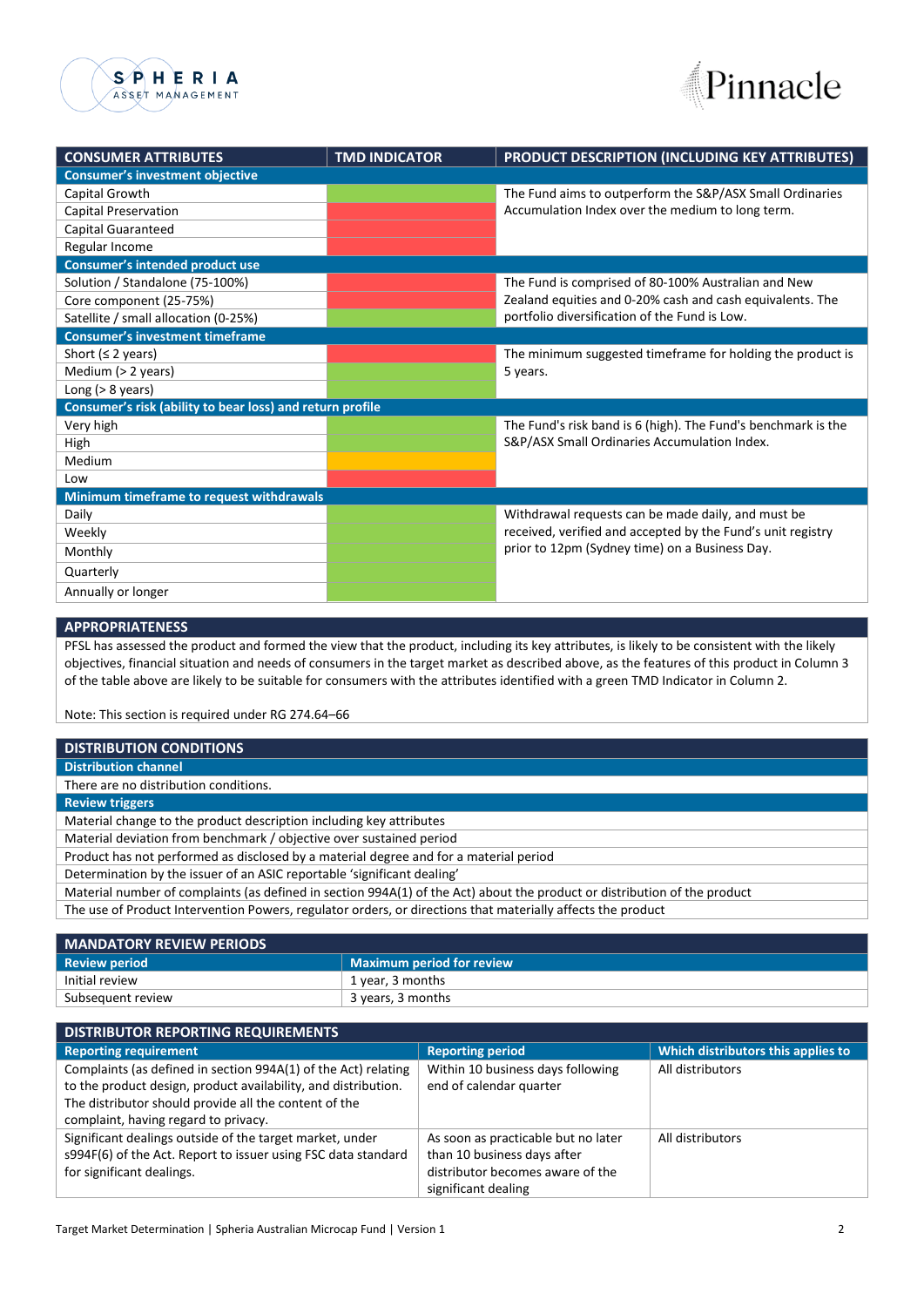

Pinnacle

To the extent a distributor is aware of dealings outside the target market these should be reported to the issuer, including reason why acquisition is outside of target market, and whether acquisition under personal advice.

Within 10 business days following end of calendar quarter

All distributors

If practicable, distributors should adopt the FSC data standards for reports to the issuer. Distributors must report to PFSL using the method specified at: [https://pinnacleinvestment.com/wp-content/uploads/Distributor-Reporting-Instructions.pdf](https://aus01.safelinks.protection.outlook.com/?url=https%3A%2F%2Fpinnacleinvestment.com%2Fwp-content%2Fuploads%2FDistributor-Reporting-Instructions.pdf&data=04%7C01%7CRobbie.Zhong%40pinnacleinvestment.com%7Cb4c1b788df954b03f26408d9675577fa%7C35cf8e31ecbc469399faa3d4d4dbd0de%7C0%7C0%7C637654439063852174%7CUnknown%7CTWFpbGZsb3d8eyJWIjoiMC4wLjAwMDAiLCJQIjoiV2luMzIiLCJBTiI6Ik1haWwiLCJXVCI6Mn0%3D%7C1000&sdata=z3%2BDpshdl6t4wDnSgUIdZS0YIuaCk9GXg1FCwIAbEV4%3D&reserved=0)

| <b>TERM</b>                                               | <b>DEFINITION</b>                                                                                                                                                                                             |
|-----------------------------------------------------------|---------------------------------------------------------------------------------------------------------------------------------------------------------------------------------------------------------------|
| <b>Consumer's investment objective</b>                    |                                                                                                                                                                                                               |
| <b>Capital Growth</b>                                     | The consumer seeks to invest in a product designed to generate capital return. The consumer prefers                                                                                                           |
|                                                           | exposure to growth assets (such as shares or property) or otherwise seeks and investment return                                                                                                               |
|                                                           | above the current inflation rate.                                                                                                                                                                             |
| <b>Capital Preservation</b>                               | The consumer seeks to invest in a product to reduce volatility and minimise loss in a market down-                                                                                                            |
|                                                           | turn. The consumer prefers exposure to defensive assets (such as cash or fixed income securities)                                                                                                             |
|                                                           | that are generally lower in risk and less volatile than growth investments.                                                                                                                                   |
| <b>Capital Guaranteed</b>                                 | The consumer seeks a guarantee or protection against capital loss whilst still seeking the potential for                                                                                                      |
|                                                           | capital growth (typically gained through a derivative arrangement). The consumer would likely                                                                                                                 |
|                                                           | understand the complexities, conditions and risks that are associated with such products.                                                                                                                     |
| <b>Regular Income</b>                                     | The consumer seeks to invest in a product designed to distribute regular and/or tax-effective income.                                                                                                         |
|                                                           | The consumer prefers exposure to income-generating assets (typically, high dividend-yielding                                                                                                                  |
| Consumer's intended product use                           | equities, fixed income securities and money market instruments).                                                                                                                                              |
| Solution / Standalone (75-100%)                           | The consumer intends to hold the investment as either a part or the majority (up to 100%) of their                                                                                                            |
|                                                           | total investable assets (see definition below). The consumer typically prefers exposure to a product                                                                                                          |
|                                                           | with at least High portfolio diversification (see definitions below).                                                                                                                                         |
| Core Component (25-75%)                                   | The consumer intends to hold the investment as a major component, up to 75%, of their total                                                                                                                   |
|                                                           | investable assets (see definition below). The consumer typically prefers exposure to a product with at                                                                                                        |
|                                                           | least Medium portfolio diversification (see definitions below).                                                                                                                                               |
| Satellite (<25%)                                          | The consumer intends to hold the investment as a smaller part of their total portfolio, as an                                                                                                                 |
|                                                           | indication it would be suitable for up to 25% of the total investable assets (see definition below). The                                                                                                      |
|                                                           | consumer is likely to be comfortable with exposure to a product with Low portfolio diversification                                                                                                            |
|                                                           | (see definitions below)                                                                                                                                                                                       |
| <b>Investible Assets</b>                                  | Those assets that the investor has available for investment, excluding the family home.                                                                                                                       |
|                                                           | Portfolio diversification (for completing the key product attribute section of consumer's intended product use)                                                                                               |
| Low                                                       | Single asset class, single country, low or moderate holdings of securities - e.g. high conviction Aussie                                                                                                      |
|                                                           | equities.                                                                                                                                                                                                     |
| Medium                                                    | 1-2 asset classes, single country, broad exposure within asset class, e.g. Aussie equities "All Ords".                                                                                                        |
| High                                                      | Highly diversified across either asset classes, countries or investment managers, e.g. Australian multi-                                                                                                      |
| Consumer's intended investment timeframe                  | manager balanced fund or global multi-asset product (or global equities).                                                                                                                                     |
| Short ( $\leq$ 2 years)                                   | The consumer has a short investment timeframe and may wish to redeem within two years.                                                                                                                        |
| Medium (> 2 years)                                        | The consumer has a medium investment timeframe and is unlikely to redeem within two years.                                                                                                                    |
| Long ( $>8$ years)                                        | The consumer has a long investment timeframe and is unlikely to redeem within eight years.                                                                                                                    |
| Consumer's Risk (ability to bear loss) and Return profile |                                                                                                                                                                                                               |
| <b>Very High</b>                                          | The consumer has a more aggressive or very high risk appetite, seeks to maximise returns and can                                                                                                              |
|                                                           | accept higher potential losses (e.g. has the ability to bear 6 or more negative returns over a 20 year                                                                                                        |
|                                                           | period (SRM 7) and possibly other risk factors, such as leverage).                                                                                                                                            |
|                                                           | Consumer typically prefers growth assets such as shares, property and alternative assets.                                                                                                                     |
| High                                                      | The consumer is higher risk in nature and can accept higher potential losses (e.g. has the ability to                                                                                                         |
|                                                           | bear up to 6 negative returns over a 20 year period (SRM 6)) in order to target a higher target return                                                                                                        |
|                                                           | profile. Consumer typically prefers predominantly growth assets such as shares, property and                                                                                                                  |
|                                                           | alternative assets with only a smaller or moderate holding in defensive assets such as cash and fixed                                                                                                         |
|                                                           | income.                                                                                                                                                                                                       |
| <b>Medium</b>                                             | The consumer is moderate or medium risk in nature, seeking to minimise potential losses (e.g. has                                                                                                             |
|                                                           | the ability to bear up to 4 negative returns over a 20 year period (SRM 3 to 5)) and comfortable with                                                                                                         |
|                                                           | a moderate target return profile.                                                                                                                                                                             |
|                                                           | Consumer typically prefers a balance of growth assets such as shares, property and alternative assets                                                                                                         |
|                                                           | and defensive assets such as cash and fixed income.                                                                                                                                                           |
| Low                                                       | The consumer is conservative or low risk in nature, seeks to minimise potential losses (e.g. has the<br>ability to bear up to 1 negative return over a 20 year period (SRM 1 to 2)) and is comfortable with a |
|                                                           | low target return profile. Consumer typically prefers defensive assets such as cash and fixed income.                                                                                                         |
|                                                           |                                                                                                                                                                                                               |

**Consumer's need to withdraw money**

Target Market Determination | Spheria Australian Microcap Fund | Version 1 3